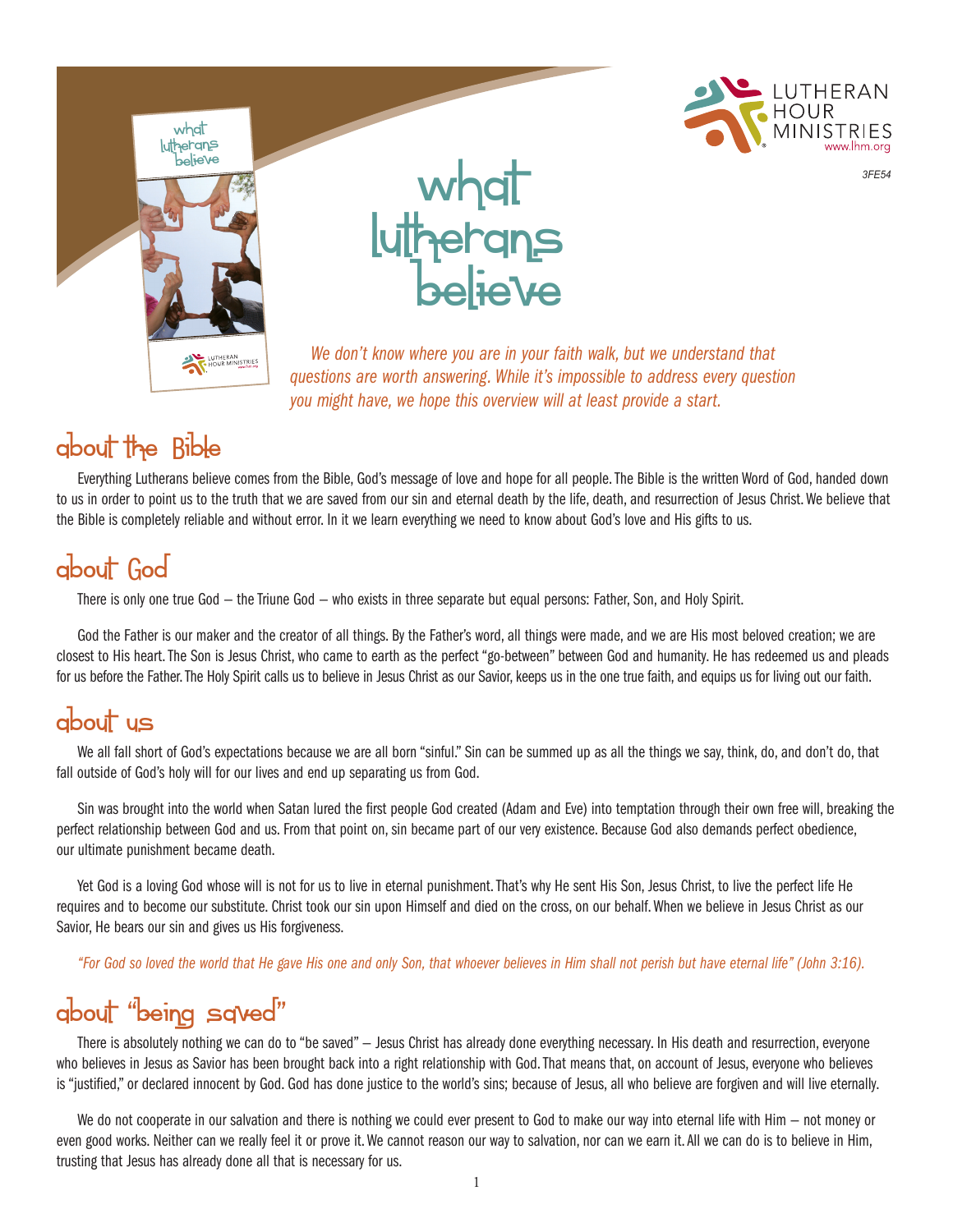#### about faith

It is through faith in Jesus that we receive the forgiveness of sins and eternal life — by believing that He has freed us from the guilt, punishment, and power of sin. Faith is a gift worked in us by the power of the Holy Spirit; it doesn't come to us through anything we are capable of, but through what God does for us. We simply receive what God is already offering out of His great love.

### about good works

Since there is nothing we can ever do to earn salvation, we do not do good works in order to *be* saved; good works are done out of praise and thanks because we are saved. Such good works include, but are certainly not limited to, serving and caring for the needs of others, honoring and giving respect to those in authority, honoring our vows and commitments, and generally doing what God considers to be good and right. It's often said that Martin Luther expressed it this way: God doesn't need our good works, but our neighbor does.

## about grace

Lutherans often refer to grace. While we deserved to pay the penalty for our sins, God had a different plan. Christ paid the debt and we receive forgiveness and eternal life from Him that is offered freely — out of unconditional love. That's why it's called grace — because it is truly undeserved.

*"For it is by grace you have been saved, through faith — and this is not from yourselves, it is the gift of God — not by works, so that no one can boast" (Ephesians 2:8-9).*

God has provided tangible ways through which He delivers His grace to those who believe, assuring us that the sins we commit are forgiven for Jesus' sake. These are called the "means of grace" and are God's Word, holy Baptism, and the Lord's Supper (Holy Communion). Through these means, God makes Himself known to us in a very personal way: God's Word reveals His faithfulness and love; Baptism is our rebirth and renewal in Jesus; the Lord's Supper is our closest communion with Christ as we receive His body and blood.

#### about life after death

On Judgment Day — we don't know when — Jesus Christ is going to return. On that day, everyone who has died will be raised and those who are still alive will be bodily transformed. At that time, the final judgment will take place. Those who do not believe will go into eternal damnation in hell and all those who believe in Jesus as Savior will have eternal life in heaven.

*Hopefully this overview has answered some of your questions. If it has prompted even more, we invite you to give us a call at 1-800-876-9880 so that we can connect you to a Lutheran church in your area*.